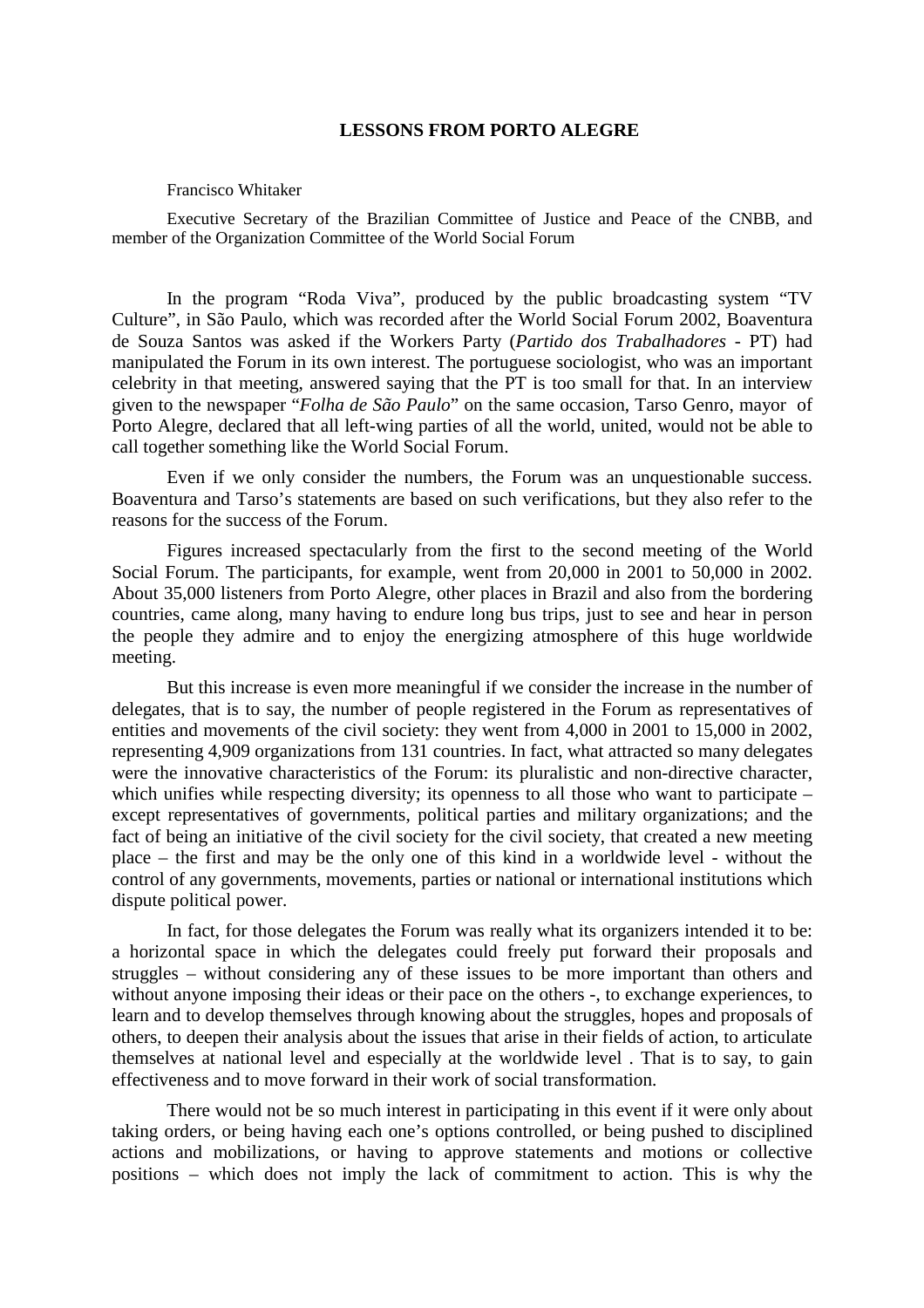organizers of the Forum wrote in its Principles Charter that the Forum should not take positions as the Forum itself, that no one should speak on behalf of the Forum and that in none of its meetings should time be invested in discussing and passing "final documents".

This Charter explicitly states that the World Social Forum of Porto Alegre does not have a deliberative character. The same happens with the World Economic Forum, in Davos, to which the Forum of Porto Alegre is proposed as an alternative (and it is to highlight this aspect that it is held on the same days). To all participants, those days simply represent a stronger and more intensive opportunity to deepen their commitments and articulations, on a worldwide level, within an effort which already existed and will continue to exist after the Forum

It is obvious that behind this similarity there exists a huge difference: the participants of Davos aim to maintain and increase the domination of the capital - which they control over the human beings of the whole world, as well as the expansion of their private business. The Porto Alegre participants, feeding on the increasing protests that come up everywhere against a globalization dictated by the interests of that capital, want to move forward in their proposals to build another world, centered on human beings and respectful of nature, a world which is not only seen as possible but also necessary and urgent and which, in fact, they are already building in their practical action.

This difference in objectives and contents lead to a difference in method, too: the main activity developed in Davos consists in conferences and debates on previously defined issues, to which the organizers invite great intellectual representatives of the neo-liberal "uniquemonolithic thought", the most powerful nations' political leaders and great multinationals' owners or executives. In the Porto Alegre Forum an important space is also given to conferences and debates, as well as to testimonies of people with significant experiences or reflections. In order to do that, Porto Alegre, like Davos, invite people who have already reflected or are already acting in domains relevant to the issues being discussed – though in 2002, the Porto Alegre conferences have being conducted not by isolated people but by great world nets. But the most enriching activity in the World Social Forum is the one related to the workshops and seminars freely proposed and organized by the participants themselves: 400 in 2001 and 750 in 2002. In fact, it is the joyful people movement around these workshops and seminars that create the atmosphere of enthusiasm of the World Social Forum, in the corridors and gardens where the Forum is held, with a variety of sounds and colors, good spirited protests and presentations of proposals and actions, as well as unexpected performances and events – exactly the opposite of what happens in the well-bred gray of Davos.

Obviously, these organizing options of the World Social Forum are not carried out without misunderstandings, pressures, deviations and even attempts at manipulation of the Forum as a whole. Its large scale induces greed and its horizontal character puts in a uncomfortable position those who are in a hurry to see changes taking place and were also brought up within the traditional paradigms of political action.

Most journalists, for example - and this appeared in the coverage they gave to the Forum -, used as they are to interview leaders and gurus or to highlight struggles for power, do not understand why there is not a "final document" or "concrete proposals" of the Forum. They do not ask for the same in Davos, but they do want it in Porto Alegre. They find it hard to understand that the World Social Forum is not a summit, but one of the bases of a social movement that, in order to develop itself, cannot have summits or bosses. A "final synthesis" after five days of work, with 15,000 or 50,000 people, would necessarily mean an impoverishment and could only be approved through some kind of manipulation; and